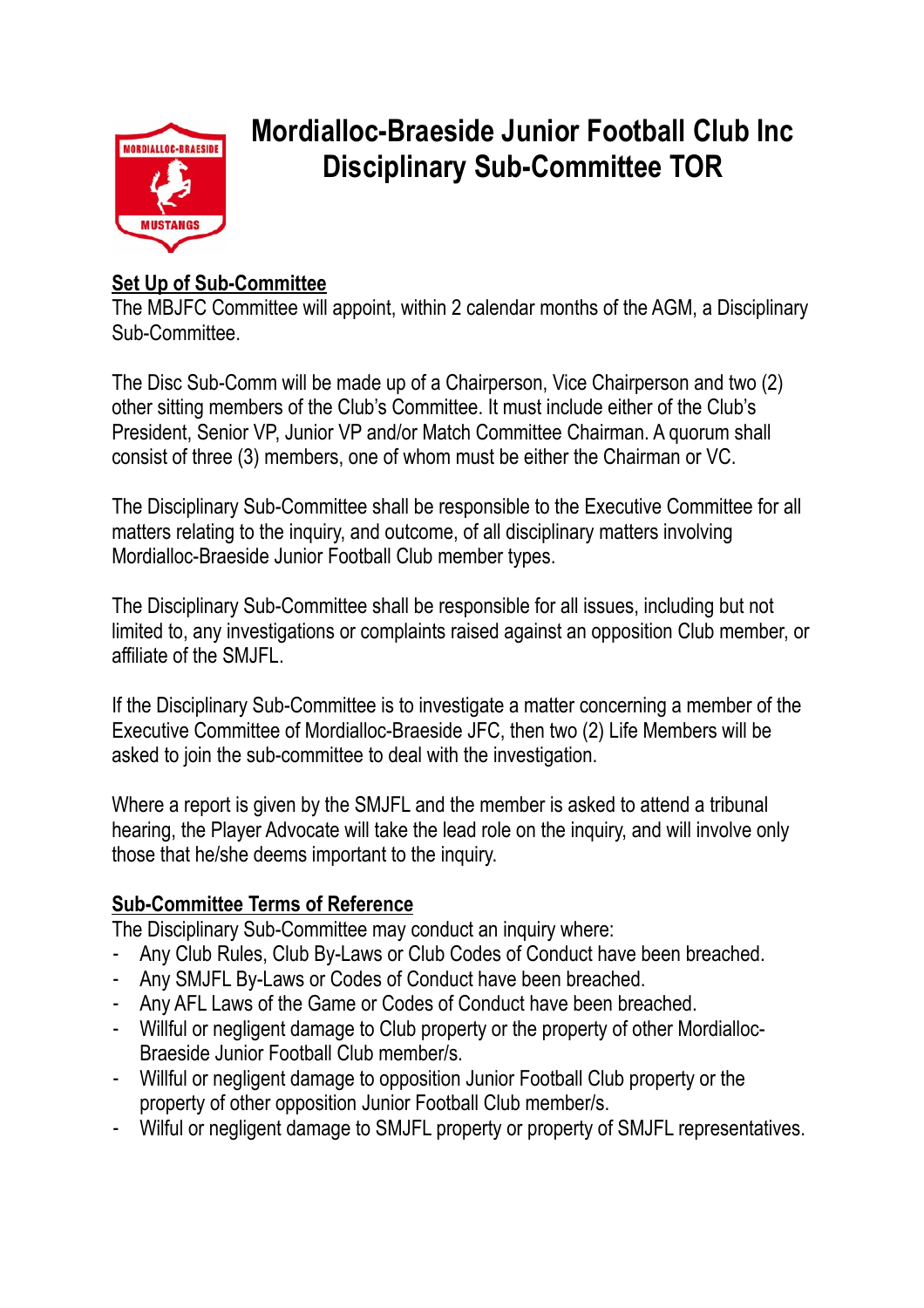#### **Sub-Committee Procedures**

To ensure fairness to all Mordialloc-Braeside Junior Football Club members, this document will outline the procedures in place for any disciplinary matters involving a Mordialloc-Braeside Junior Football Club member.

A code of conduct for all Mordialloc-Braeside Junior Football Club members is readily available at [www.mbjfc.net](http://www.mbjfc.net) or upon request to the Club Secretary.

The Disciplinary Sub-Committee may commence an inquiry following the lodgement of a complaint received by the Club Secretary by email or mail. These complaints can be from:

- Opposition Club Secretary or Committee Member
- Current Mordialloc-Braeside Committee Member
- Current Mordialloc-Braeside Junior Football Club Member
- Current Mordialloc-Braeside Junior Football Club Team Official
- A representative of the SMJFL
- A representative of AFL Victoria

The Disciplinary Sub-Committee will initiate an inquiry where it does not relate to a criminal matter. In cases such as this, the Sub-Committee Chairperson will call Victoria Police.

The Disciplinary Sub-Committee will not investigate any complaints made anonymously or verbally.

The Disciplinary Sub-Committee will inform the Mordialloc-Braeside Junior Football Club Executive Committee of the progress of the inquiry at its earliest convenience, and at regular intervals until an outcome has been reached and communicated.

Written records and email correspondence of all complaints, inquiries, outcomes will be stored confidentially with the Club Secretary. The Club Secretary shall also maintain a confidential log of all disciplinary matters investigated by the Mordialloc-Braeside Junior Football Club Disciplinary Sub-Committee, regardless of the outcome.

In the event of a new Club Secretary, all confidential written records and email correspondence will be handed over for storage to the new Club Secretary.

An overview of each incident, inquiry and outcome will be provided to the Mordialloc-Braeside Junior Football Club Executive Committee within 7 days of an outcome being reached and communicated to the member/s involved.

The MBJFC member who has had a complaint lodged against them, will be provided with basic details of the complaint against him/her and will be given the opportunity to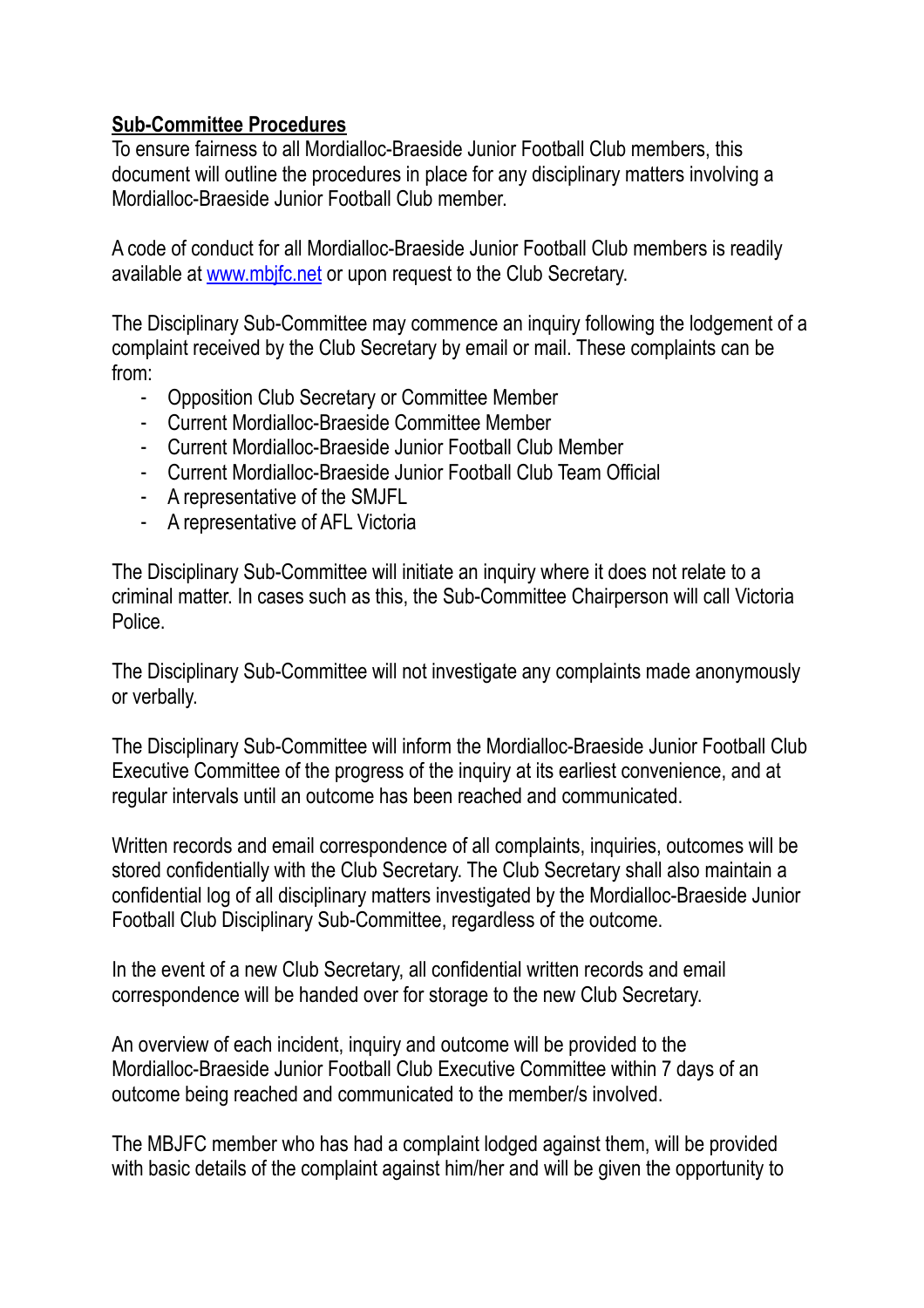provide either a response in writing to the Disciplinary Sub-Committee, or in person.

A result of an inquiry cannot be established without contact being made with the Club member involved.

If the result of an inquiry by the Disciplinary Sub-Committee shows that an act of misconduct has taken place by a Mordialloc-Braeside Junior Football Club member/s, the Disciplinary Sub-Committee shall notify the Club member of any sanction being imposed. Notification must be made in writing (by letter or email) within 4 days of an outcome being reached, clearly outlining the reason/s for the sanction.

The Disciplinary Sub-Committee Chairman will uphold and manage sanctions taken against Mordialloc-Braeside Junior Football Club member/s.

If the Mordialloc-Braeside Junior Football Club member involved is under 18 years of age, all correspondence and communications, shall be addressed to, and handled in conjunction with, the parent/guardian of the member.

At no time, will a Club member involved in an inquiry who is under 18 years of age, be contacted and/or interviewed without the presence of his/her parent/guardian.

# **Sub-Committee Process**

- 1. A written, or emailed, complaint against a Mordialloc-Braeside Junior Football Club member must be given to the Club Secretary.
- 2. The Club Secretary will add the complaint received onto the Club's confidential incident log.
- 3. The Club Secretary will forward the complaint to the Disciplinary Sub-Committee along with contact details of both the complainant, and the Mordialloc-Braeside Junior Football Club member who the complaint has been received about.
- 4. As soon as reasonably practical, the Disciplinary Sub-Committee may meet to review the complaint and consider to:
	- a. Take no action except to record the complaint or
	- b. Initiate an inquiry and/or investigation.
- 5. If an investigation is initiated, it is expected that the interviews will be held in the shortest time practical but allowing for:
	- a. All evidence to be collected
	- b. The Mordialloc-Braeside Junior Football Club member to be accompanied by a parent/guardian or friend/representative
- 6. If the Mordialloc-Braeside Junior Football Club member refuses to attend an interview being conducted by the Disciplinary Sub-Committee, the Chairperson may, at his/her discretion, continue with the investigation.
- 7. Written statements by the Mordialloc-Braeside Junior Football Club member or witnesses can be taken into account.